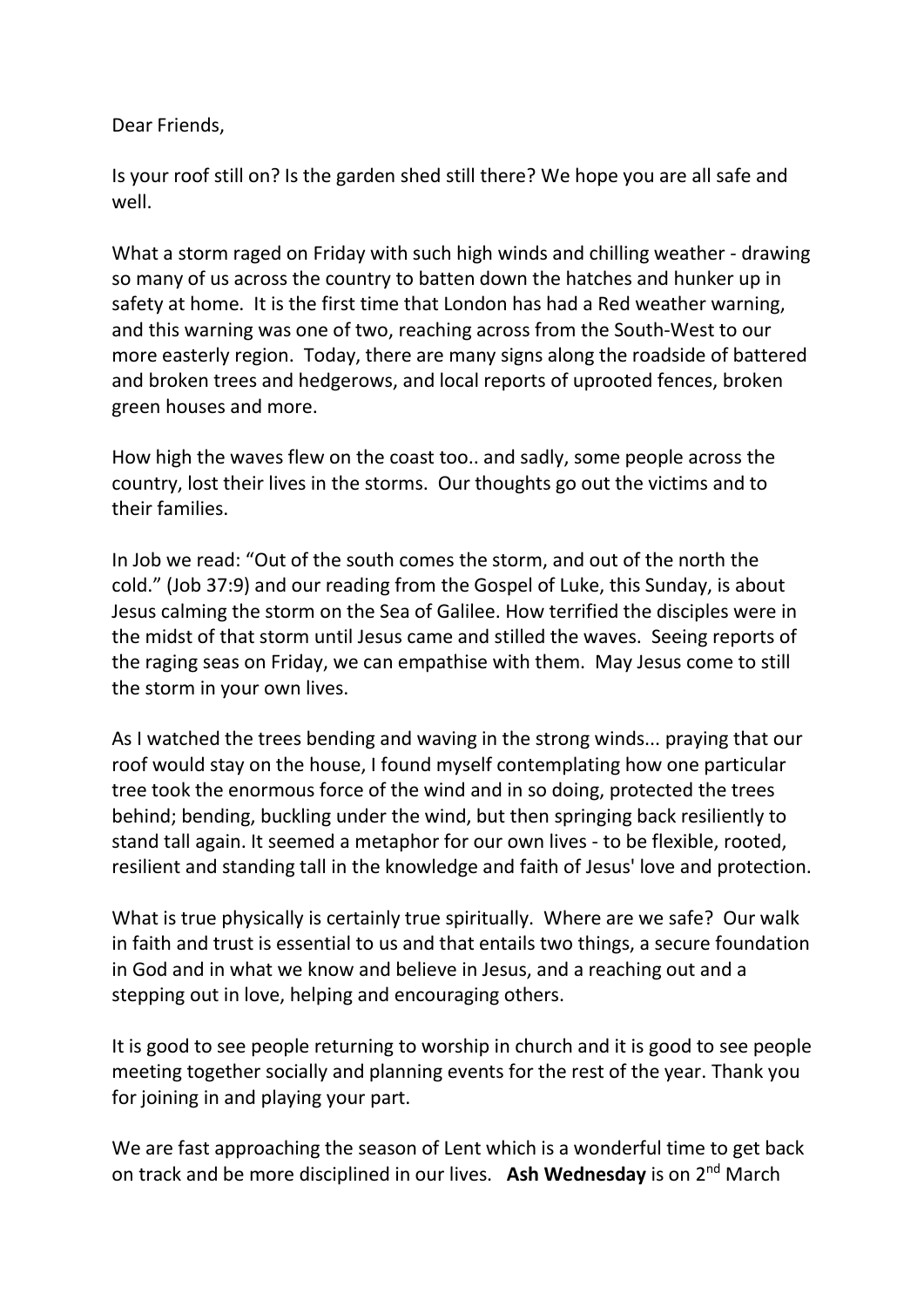and that day services will be offered in many of our churches. There will also be some Lent courses for the lentern season

**The World Day of Prayer** service this year will be held at Harlington Methodist Church on Friday 4th March at 2pm and there will also be an online zoom link. **Paul Scrivener's Memorial Service** will be held at Westoning Parish Church on 7 thMarch at 2.30pm.

**Services for Sunday 20th February**

Chalgrave Church: 9.30 am Morning Praise service - led by Steve Harlington 9.30 am Holy Communion Linda Tingrith 9.30 am Holy Communion Jon/Nigel Toddington 11.00 am Holy Communion Service - Linda and Steve Westoning 11.00 am Holy Communion Jon/Nigel

Toddington Church: Thinking Day service 4.00 pm - Linda

*The Upper Room online service* on Sunday at 6pm Theme: 'Heaven on Earth' <https://us02web.zoom.us/j/86014421776?pwd=bDVUT2pQM3B4Z2l3YXlXZGtFbVRVdz09> For details of how to join please contact Revd Linda

1. The **Church of England online Sunday service** for the Second Sunday before Lent is led by:

Rev Richard Allen, from The Benefice of Trelawny, Cornwall, who will be preaching about Jesus calming the storm. [https://www.churchofengland.org/prayer-and-worship/join-us-church](https://www.churchofengland.org/prayer-and-worship/join-us-church-online/weekly-online-services/jesus-calms-storm?j=153113&sfmc_sub=24618178&l=444_HTML&u=3885200&mid=510001965&jb=9003)[online/weekly-online-services/jesus-calms](https://www.churchofengland.org/prayer-and-worship/join-us-church-online/weekly-online-services/jesus-calms-storm?j=153113&sfmc_sub=24618178&l=444_HTML&u=3885200&mid=510001965&jb=9003)[storm?j=153113&sfmc\\_sub=24618178&l=444\\_HTML&u=3885200&mid=510001965&jb=9003](https://www.churchofengland.org/prayer-and-worship/join-us-church-online/weekly-online-services/jesus-calms-storm?j=153113&sfmc_sub=24618178&l=444_HTML&u=3885200&mid=510001965&jb=9003)

You can watch it live on Sunday 20 February from 9am on **[our website,](https://emea01.safelinks.protection.outlook.com/?url=https%3A%2F%2Fclick.email.churchofengland.org%2F%3Fqs%3Dcb5c04acb29c0355c6769281d929d61007bd73e8a5f334e401525aa813bc3de6342db2f84c2dcaaf0b2396db8543c8669cac5d5e890611e44634b5e3cbc77015&data=04%7C01%7C%7Cefb381e87bb1489a8fe108d9f379c3e2%7C84df9e7fe9f640afb435aaaaaaaaaaaa%7C1%7C0%7C637808526566298553%7CUnknown%7CTWFpbGZsb3d8eyJWIjoiMC4wLjAwMDAiLCJQIjoiV2luMzIiLCJBTiI6Ik1haWwiLCJXVCI6Mn0%3D%7C3000&sdata=zXlqTppD4iM8X2Z2yOfbCHAmV%2Bm%2B2DQ4Om8iR2ua3hQ%3D&reserved=0) [Facebook](https://emea01.safelinks.protection.outlook.com/?url=https%3A%2F%2Fclick.email.churchofengland.org%2F%3Fqs%3Dcb5c04acb29c0355d43b49e41099593811339ecc1483e2421032cffcda2c7a75a7d81c82261fce9f75d7f2413c415b14c6dc0c1036093f5d77c769f003ca5e95&data=04%7C01%7C%7Cefb381e87bb1489a8fe108d9f379c3e2%7C84df9e7fe9f640afb435aaaaaaaaaaaa%7C1%7C0%7C637808526566298553%7CUnknown%7CTWFpbGZsb3d8eyJWIjoiMC4wLjAwMDAiLCJQIjoiV2luMzIiLCJBTiI6Ik1haWwiLCJXVCI6Mn0%3D%7C3000&sdata=OiKo9lK%2FCX4TXUPdzZxXEjPDTFVGmwvyhlRp6ABwgrM%3D&reserved=0) or [YouTube](https://emea01.safelinks.protection.outlook.com/?url=https%3A%2F%2Fclick.email.churchofengland.org%2F%3Fqs%3Dcb5c04acb29c03559d7985d680824a1921c537429e8c1c05f9485f884c2e46f113abdc7192ba472e1a00d3a001b6710052367108ec39c53c5e40d5234d872731&data=04%7C01%7C%7Cefb381e87bb1489a8fe108d9f379c3e2%7C84df9e7fe9f640afb435aaaaaaaaaaaa%7C1%7C0%7C637808526566298553%7CUnknown%7CTWFpbGZsb3d8eyJWIjoiMC4wLjAwMDAiLCJQIjoiV2luMzIiLCJBTiI6Ik1haWwiLCJXVCI6Mn0%3D%7C3000&sdata=6%2FogyPh9qyyxjqp%2B4C6eZM7f8k6rGXzYhFTphN9ExBY%3D&reserved=0) . I**t will be available for playback immediately after as well.

## **Other services and events this week:**

## **Monday 21st February**

9.30 am Morning Prayer - Toddington Church

10.45 am The Bible Course session 4 - the Rectory.

7.45 pm The Bible Course session 4 online: Zoom link: <https://us02web.zoom.us/j/89059785598?pwd=K3ppU2QzRlNsYjZYWmJpT0liTkNjUT09> Meeting ID: 890 5978 5598. Passcode: 655740

## **Tuesday 22nd February**

10.30 am – 12.00 noon Knitting group - Wilkinson Hall, Toddington

10.00 am – 12.00 noon Westcaf at Westoning Village Hall

1.00 – 3.00 pm Sewing Bee at Westoning Village Hall